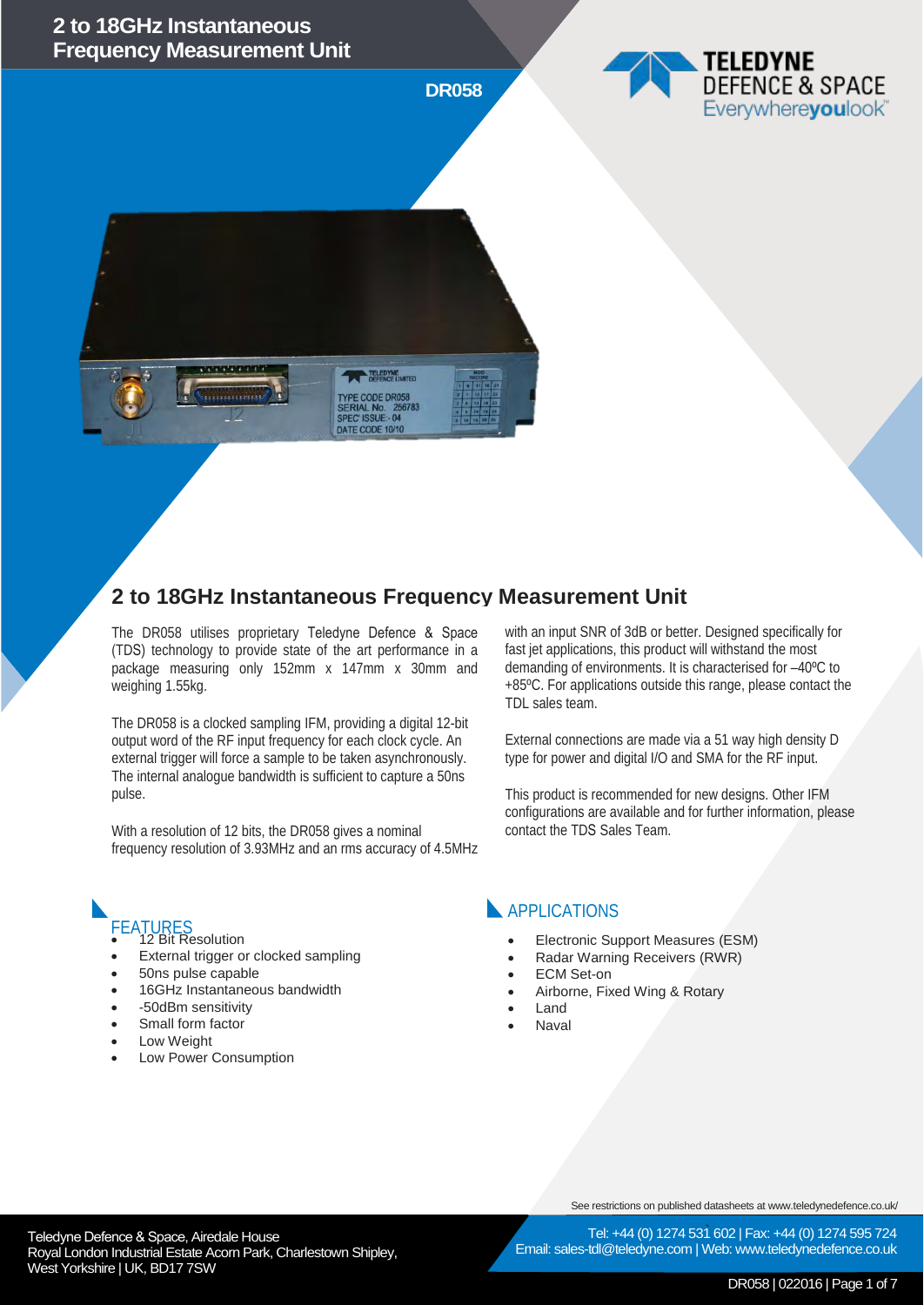## ELECTRICAL SPECIFICATIONS

| <b>Ref</b>     | <b>Parameter</b>                             | <b>Units</b>  |            | <b>Value</b> |            | <b>Notes</b>   |
|----------------|----------------------------------------------|---------------|------------|--------------|------------|----------------|
|                |                                              |               | <b>Min</b> | <b>Nom</b>   | <b>Max</b> |                |
| $\mathbf{1}$   | <b>Operating Frequency Range</b>             | GHz           | 1.955      |              | 18.045     |                |
| $\overline{2}$ | Unambiguous Bandwidth                        | GHz           | 1.5        |              | 18.5       |                |
| $\,$ 3 $\,$    | <b>Frequency Resolution</b>                  | <b>MHz</b>    |            | 3.93         |            | 1              |
| $\overline{4}$ | <b>Digital Frequency Resolution</b>          | <b>Bits</b>   |            | 12           |            |                |
| 5              | <b>Clock Rate</b>                            | <b>MHz</b>    | 10         |              | 50         |                |
| $6\phantom{1}$ | <b>Throughput Time</b>                       | ns            | 106        |              | 139        | 2              |
| $\overline{7}$ | RF Input Dynamic Range                       | dBm           | $-50$      |              | 10         |                |
| 8              | RF Input Signal/Noise Ratio                  | dB            | 3          |              |            | 3              |
| 9              | <b>RF Input Pulse Width</b>                  | ns            | 50         |              | <b>CW</b>  | 4              |
| 10             | <b>Recovery Time</b>                         | ns            |            |              | 50         | 5              |
| 11             | RF Input VSWR                                |               |            |              | 2.2:1      |                |
| 12             | Frequency Error (RMS) at 3 dB SNR            | <b>MHz</b>    |            |              | 4.5        | 6              |
| 13             | Frequency Peak Error at 3 dB SNR             | <b>MHz</b>    |            | 15           |            | 6              |
| 14             | Peak Error Rate at 3 dB SNR                  | $\%$          |            |              | 0.04       | $\overline{7}$ |
| 15             | Bad Data Error Rate at 3 dB SNR              | $\frac{0}{0}$ |            |              | 1          | 8              |
| 16             | Simultaneous Signal: Level                   | dBc           | 10         |              |            | 9              |
| 17             | Simultaneous Signal: Frequency<br>Separation | <b>MHz</b>    |            | 100          |            | 9              |
| 18             | <b>Overload Power</b>                        | dBm           |            |              | 20         | 10             |
| 19             | Temperature Range (operating)                | $^{\circ}$ C  | $-40$      |              | 85         |                |
| 20             | <b>Power Consumption</b>                     | <b>Watts</b>  |            |              | 25         |                |
| 21             | Power Supply Current: +15v Rail              | mA            |            |              | 900        |                |
| 22             | Power Supply Current: +5v Rail               | mA            |            |              | 2500       |                |
| 23             | Power Supply Current: -5v Rail               | mA            |            |              | 350        |                |
| 24             | Weight (Approx.)                             | kg            |            |              | 1.55       |                |

- Nominal frequency resolution is unambiguous bandwidth divided by number of bits.
- See timing diagrams. Based on a 40 MHz clock.
- Minimum SNR required for nominal operation.
- Minimum pulse width is defined by internal video bandwidth.
- Given as the maximum time required between the removal of a pulse of RF at any power within the operating dynamic range and the arrival of the next pulse to ensure the correct measurement of the second pulse.
- The actual resolution, i.e.,the change of frequency required to change 1 bit of the output word varies with frequency. The rms accuracy is calculated as the standard deviation of the frequency distribution. The rms accuracy is specified for 3dB and 0dB input SNR. The rms error excludes those measurements that are flagged as "bad data".
- The percentage number of measurements that exceed the peak error frequency.
- The percentage number of measurements that cause the 'bad data' signal to be asserted.
- Simultaneous signals are defined as signals which overlap by at least 30ns during a measurement cycle. A valid measurement will be made on the larger of two signals provided that a) the amplitude difference between them is 10dB and b) there is at least 100MHz frequency separation.
- Maximum input power without damage.

See restrictions on published datasheets at www.teledynedefence.co.uk/

Teledyne Defence & Space, Airedale House and the contract of the telectricity of the Tel: +44 (0) 1274 531 Royal London Industrial Estate Acorn Park, Charlestown Shipley, West Yorkshire | UK, BD17 7SW

Tel: +44 (0) 1274 531 602 | Fax: +44 (0) 1274 595 724 Email: sales-tdl@teledyne.com | Web: www.teledynedefence.co.uk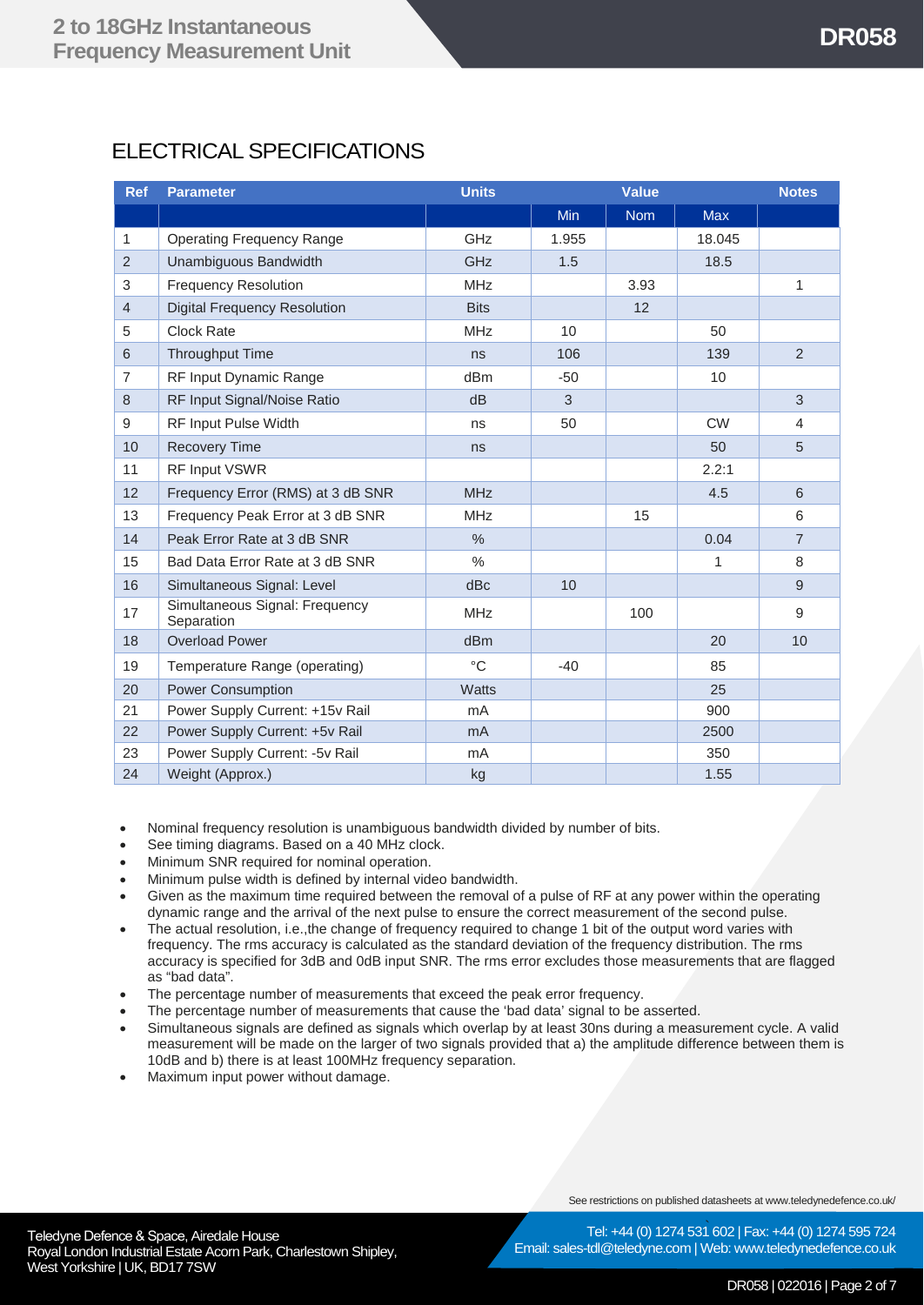## TIMING INFORMATION

Continuously Clocked Mode



| <b>Parameter</b> | <b>Description</b>                                 | <b>Min</b>      | <b>Timings</b><br><b>Nominal</b> | <b>Max</b>       |
|------------------|----------------------------------------------------|-----------------|----------------------------------|------------------|
| <b>Tclk</b>      | <b>ClockPeriod</b>                                 | $20$ ns         |                                  | 67 ns            |
| <b>Trfpw</b>     | <b>RF Pulse Width</b>                              | Tclk+30 ns      |                                  | <b>CW</b>        |
| <b>Topdly</b>    | Data Output Delay                                  | 0 <sub>ns</sub> |                                  | 10 <sub>ns</sub> |
| Tvs              | Video Settling time                                | $15$ ns         |                                  | $25$ ns          |
| <b>Tmeas</b>     | Throughput Time from settled video<br>digitisation |                 | $T$ clk $(3.5\pm0.5)$ +Topdly    |                  |

Note that the recovery time between two consecutive pulses can be as low as Tclk. No Data Valid output is provided in continuous clock mode.

See restrictions on published datasheets at www.teledynedefence.co.uk/

Tel: +44 (0) 1274 531 602 | Fax: +44 (0) 1274 595 724 Email: sales-tdl@teledyne.com | Web: www.teledynedefence.co.uk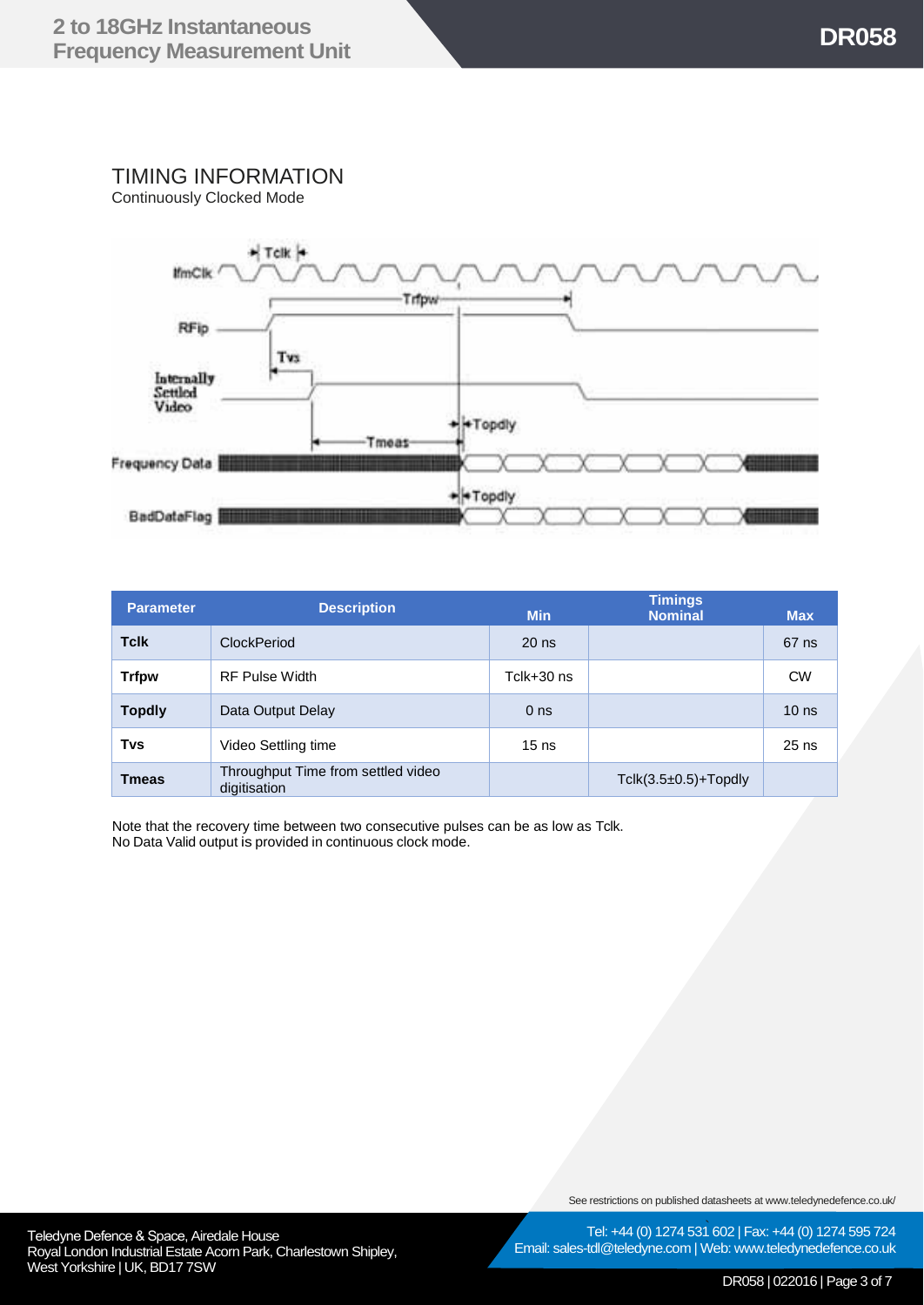## TIMING INFORMATION





| <b>Parameter</b> | <b>Description</b>           | <b>Min</b>      | <b>Timings</b><br><b>Nominal</b> | <b>Max</b>       |
|------------------|------------------------------|-----------------|----------------------------------|------------------|
| <b>Tclk</b>      | Clock Period                 | $20$ ns         |                                  | 67 ns            |
| <b>Trfpw</b>     | <b>RF Pulse Width</b>        | $50$ ns         |                                  | <b>CW</b>        |
| <b>Textrpw</b>   | External Trigger Width       | $35$ ns         |                                  | <b>CW</b>        |
| <b>Topdly</b>    | Data Output Delay            | 0 <sub>ns</sub> |                                  | 10 <sub>ns</sub> |
| Trec (Note 1)    | <b>Recovery Time</b>         |                 |                                  | $50$ ns          |
| Ttrd (Note 2)    | <b>Trigger Delay from RF</b> | 4 ns            |                                  | $12$ ns          |
| <b>Tvs</b>       | Video Setting Time           | 15ns            |                                  | 25ns             |
| <b>Tmeas</b>     | <b>Throughput Time</b>       |                 | Trd+Tclk<br>$(4.5\pm0.5)+Topdly$ |                  |

Note 1 If a second pulse starts within this period the frequency measured may not be correct. Note 2 This timing will ensure that the frequency within a 50 ns pulse is measured correctly.

When no external trigger is supplied, but RF is present, the device will run in continuous clock mode. The rising edge of ExtTrigger causes the digitized tier video data at the front of the pipeline to be held (frozen) after a delay of approximately 25 ns (to allow video to settle) for a minimum period of 1 clock cycle to guarantee that this data enters the pipeline at the next rising clock edge.

See restrictions on published datasheets at www.teledynedefence.co.uk/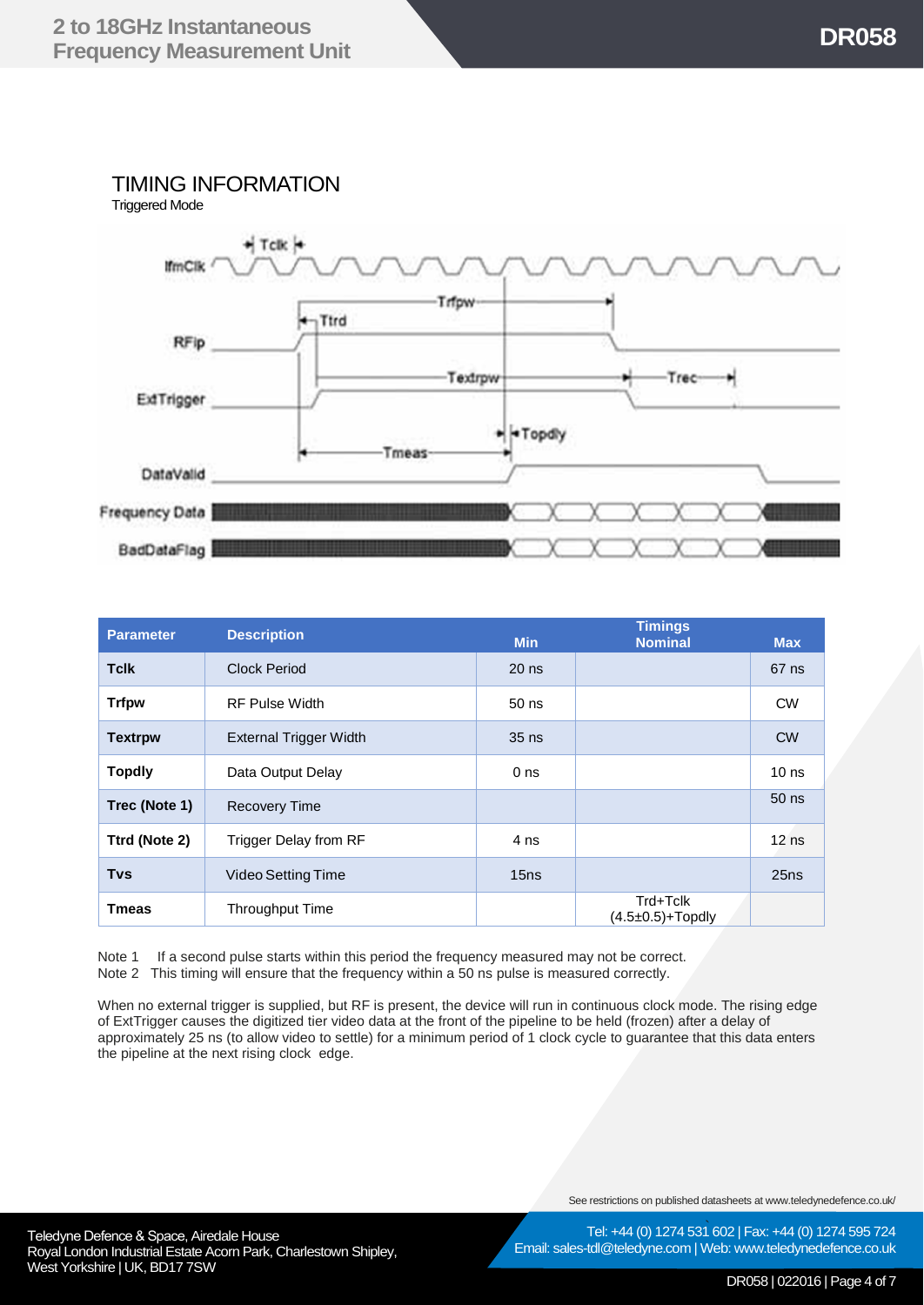## PIN DESIGNATIONS

| Pin                     | <b>Signal</b>          | <b>Direction</b> |  |  |
|-------------------------|------------------------|------------------|--|--|
| 1                       | IFM Clock +            | Input            |  |  |
| $\boldsymbol{2}$        | 0V                     | Return           |  |  |
| 3                       | 0V                     | Return           |  |  |
| 4                       | Ext Trigger -          | Input            |  |  |
| 5                       | Freq 1 -               | Output           |  |  |
| 6                       | Ext Trigger +          | Input            |  |  |
| $\overline{7}$          | Freq 3 -               | Output           |  |  |
| 8                       | Bad Data -             | Output           |  |  |
| $\overline{\mathbf{9}}$ | Freq 7 -               | Output           |  |  |
| 10                      | Freq 9 -               | Output           |  |  |
| 11                      | Data Valid -           | Output           |  |  |
| 12                      | Freq 11 -              | Output           |  |  |
| 13                      | Data Valid +           | Output           |  |  |
| 14                      | Not used               |                  |  |  |
| 15                      | 0V                     | Return           |  |  |
| 16                      | 0V                     | Return           |  |  |
| 17                      | $-5V$                  | Power            |  |  |
| 18                      | 0V                     | Return           |  |  |
| 19                      | IFM Clock +            | Input            |  |  |
| $\overline{20}$         | 0V                     | Return           |  |  |
| 21                      | 0V                     | Return           |  |  |
| 22                      | Freq $0 -$             | Output           |  |  |
| 23                      | Freq $1 +$             | Output           |  |  |
| 24                      | Freq 2 -               | Output           |  |  |
| 25                      | Freq $3 +$             | Output           |  |  |
| 26                      | Freq 4 -               | Output           |  |  |
| 27                      | Bad Data +             | Output           |  |  |
| 28                      | Freq 8 -               | Output           |  |  |
| 29                      | Freq $11 +$            | Output           |  |  |
| 30                      | <b>Freq 10 -</b>       | Output           |  |  |
| 31                      | Not used               |                  |  |  |
| 32                      | 0V                     | Return           |  |  |
| 33                      | POST-                  | Output           |  |  |
| 34                      | $\overline{ov}$        | Return           |  |  |
| 35                      | POST+                  | Output           |  |  |
| 36                      | $+12V$                 | Power            |  |  |
| 37                      | 0V                     | Return           |  |  |
| 38                      | Freq $0 +$             | Output           |  |  |
| 39                      | $Freq 2 +$             | Output           |  |  |
| 40                      | Freq $4 +$             | Output           |  |  |
| 41                      | Freq $5 +$             | Output           |  |  |
| 42                      | Freq 5 -               | Output           |  |  |
| 43                      | Freq $7 +$             | Output           |  |  |
| 44                      | Freq $6 +$             | Output           |  |  |
| 45                      | Freq 6 -               | Output           |  |  |
| 46                      | Freq $9+$              | Output           |  |  |
| 47                      | Freq $8 +$             | Output           |  |  |
| 48                      | $\overline{Freq}$ 10 + | Output           |  |  |
| 49                      | $\overline{O}V$        | Return           |  |  |
| 50                      | $+5V$                  | Power            |  |  |
| 51                      | $+5V$                  | Power            |  |  |

See restrictions on published datasheets at www.teledynedefence.co.uk/

Email: sales-tdl@teledyne.com | Web: www.teledynedefence.co.uk

Tel: +44 (0) 1274 531 602 | Fax: +44 (0) 1274 595 724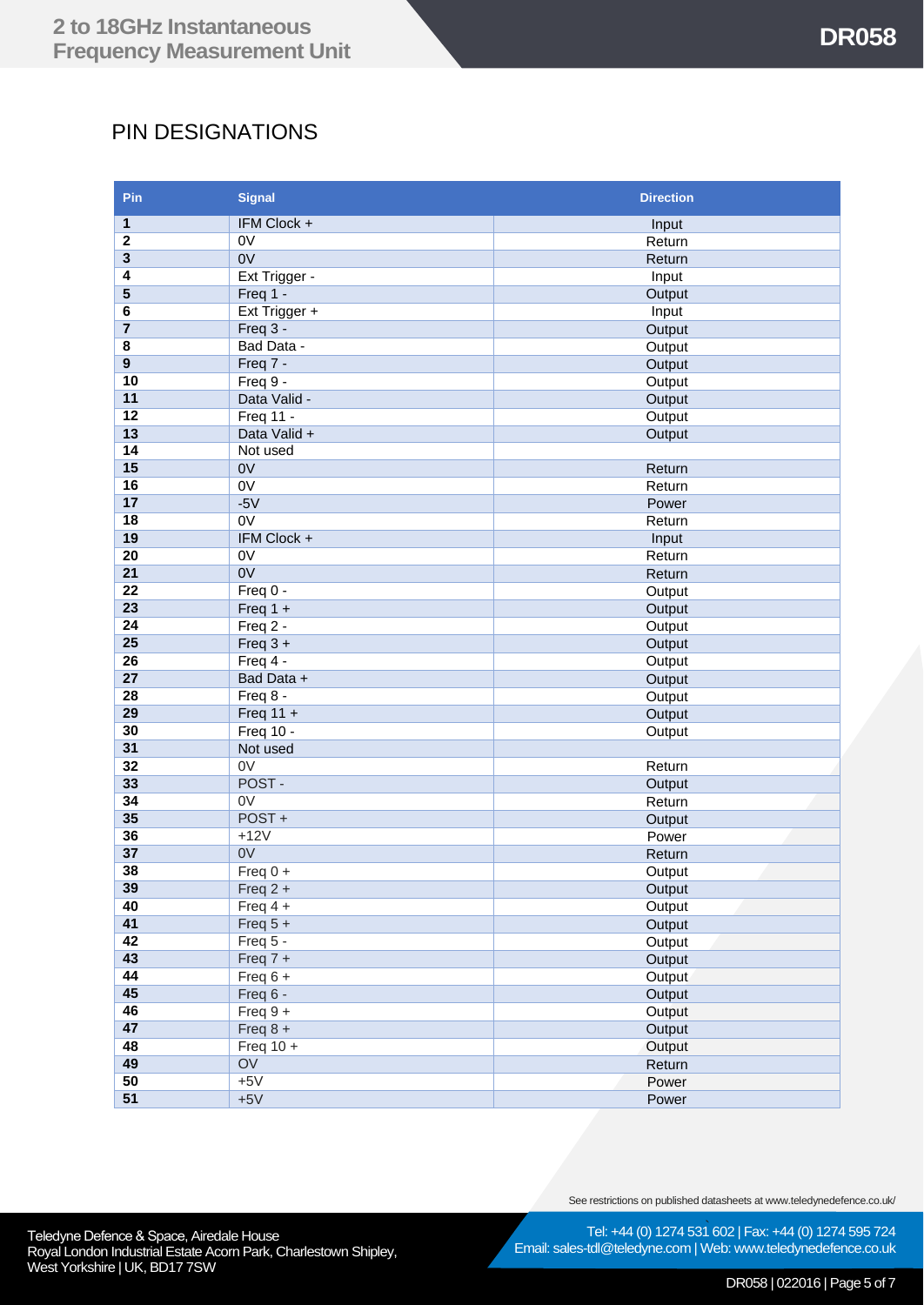#### ENVIRONMENTAL SCREENING

100% of units subjected to: burn in 8 hours operational at 71ºC, random vibration (as below), 5min per axis, thermal shock (as below), random vibration (as below), 5min per axis.

Environmental Data

Compliance can be shown by similarity to the following environmental conditions:

Sinusoidal Vibration: MIL-STD-202F, Method 204 - 5g profile between 5 and 104Hz for 90 min per axis Random Vibration: MIL-STD-810D, Method 514.3 – specified profile (below) with max of 0.2g<sup>2</sup>/Hz for 60 min per axis, 20 to 2000Hz



Frequency (Hz)

Mechanical Shock: MIL-STD-202F, Method 213B – 15g/11ms, 3 shocks in each axis in each direction (18 total) Acceleration: MIL-STD-202F, Method 212A, condition B, 6 to 14g

High Temperature storage: MIL-STD-810D, Method 501.2 - 95ºC for 8 hours

High Temperature operational: MIL-STD-820D, Method 501.2 – 71ºC / 30min, 60ºC / 60min, 55ºC / 4hr Thermal Shock: 10 Cycles of –40ºC to 71ºC, 5 min ramp, 2hr dwell

Low Temperature storage: MIL-STD-810D, Method 502.2 - -54ºC for 8 hours. Low temperature operational: MIL-STD-810D, Method 502.2 - -40ºC / 60min.

Combined temperature, altitude & humidity: MIL-STD-810D. Method 520 – temperature –40ºC to 70ºC, storage condition sea level to 17000m (87.6mb), operating condition sea level to 11000m (228mb), relative humidity at sea level 75%, 10 Cycles.

Humidity: MIL-STD-810D, Method 507.2, procedure 2 – RH 85% to 95%, temperature 30ºC to 60ºC, 24 hour cycle, 10 cycles.

EMI/EMC: Generally in accordance with MIL-STD-461E. Please note that system precautions must be taken to prevent interfering signals entering the high gain RF front end.

See restrictions on published datasheets at www.teledynedefence.co.uk/